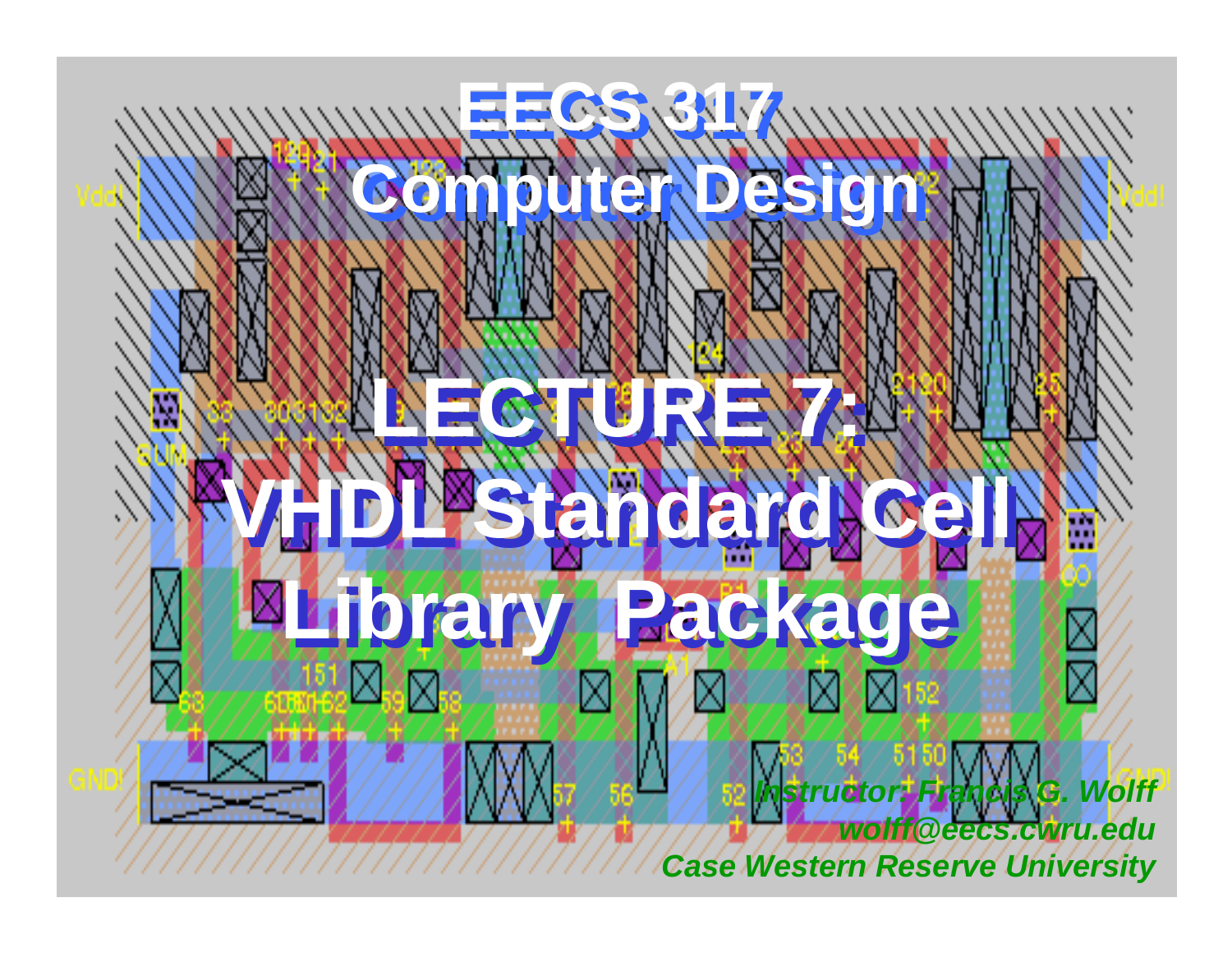# **Standard Cell Library**

• **Standard Cell simulation libraries: describe components functionally as well as with timing information.**

• **Software programmers are primarily concerned with functionality (i.e. given the data inputs (mouse, keyboard, etc.) does it give the expected output results?)**

• **Software programmers sometimes spend additional time to make the program work relativity faster than before. (i.e. time complexity O(n) versus O(n 2) )**

• **Hardware designers deal with real-time issues all the time.**

• **Functional hardware specifications include timing requirements. This translate to an output signal must arrive within a certain time period)**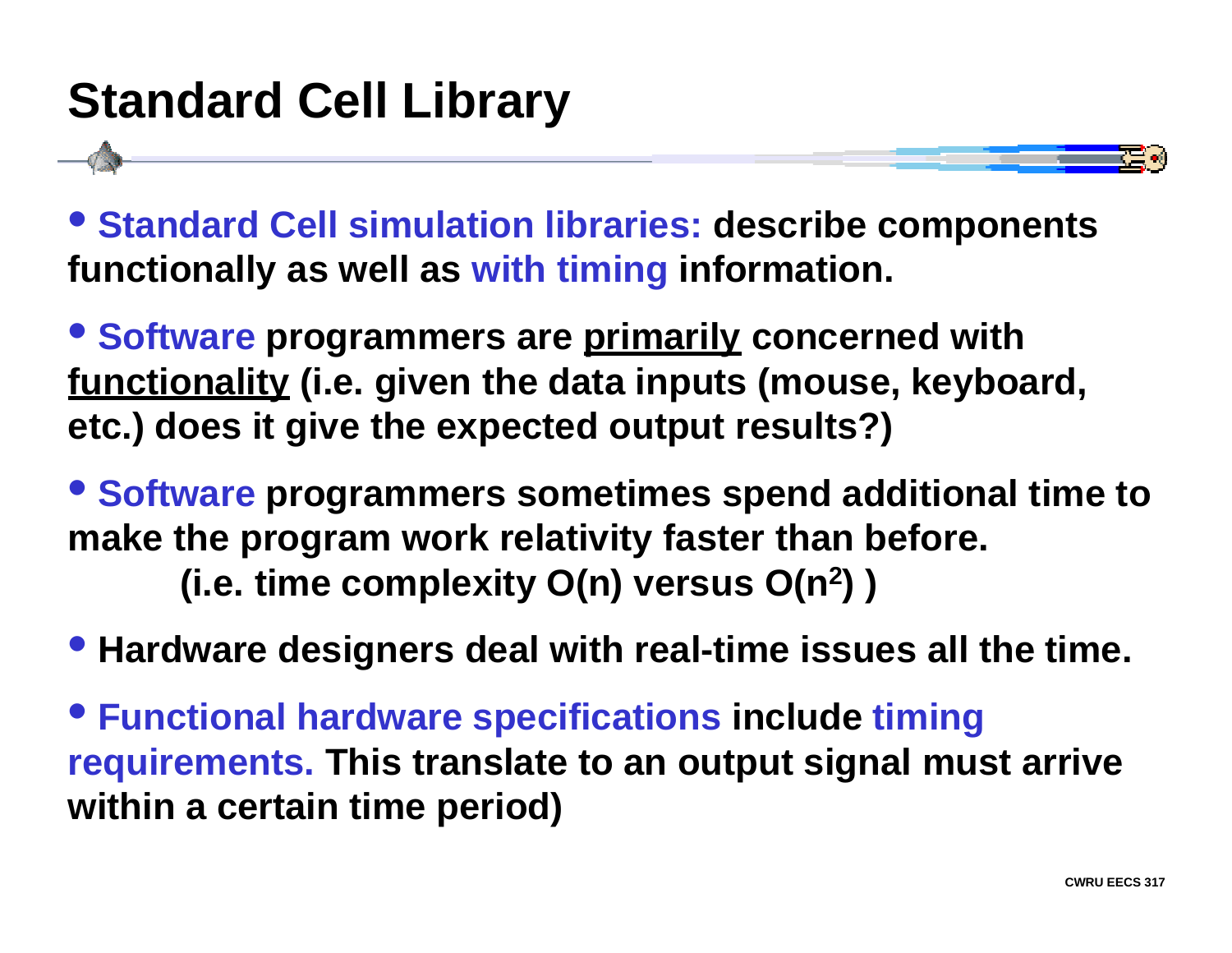# **Standard Cell Library**



• **Standard cell libraries do not contain every possible logic gate. For example, AND gates may not be included.**

- • **CMOS process technology favors NAND and NOR gates over AND and OR gates in number of transistors.**
- • **High level Synthesis tools will build the AND gate from a NAND and an INVERTOR gate.**

• **By using VHDL, the design becomes portable between cell libraries.**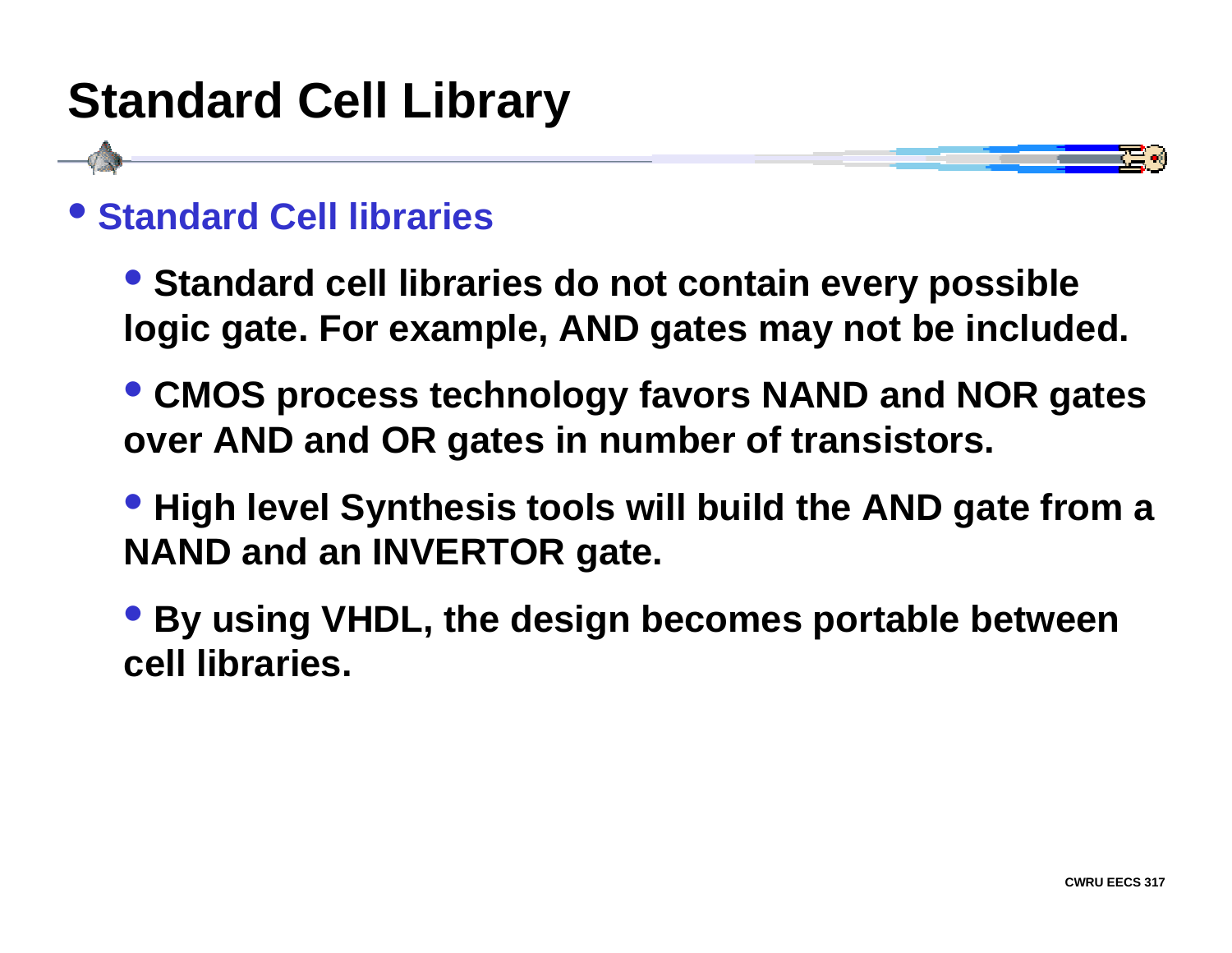# **Standard Cell Library**



#### $\bullet$ **Standard Cell library**

- • **Assume the library contains the following 6 components**
- • **nandf201: 2 input nand with 1x output drive**
- • **norf201: 2 input nor with 1x output drive**
- • **invf101: 1 input not gate with 1x output drive**
- • **xorf201: 2 input xor gate with 1x output drive**
- • **xnof201: 2 input xnor gate with 1x output drive**
- • **dfbf311: D-Flip Flop with D, Reset, Set, Q, QN, Clk**

• **Next we want to create a package library to reference it.**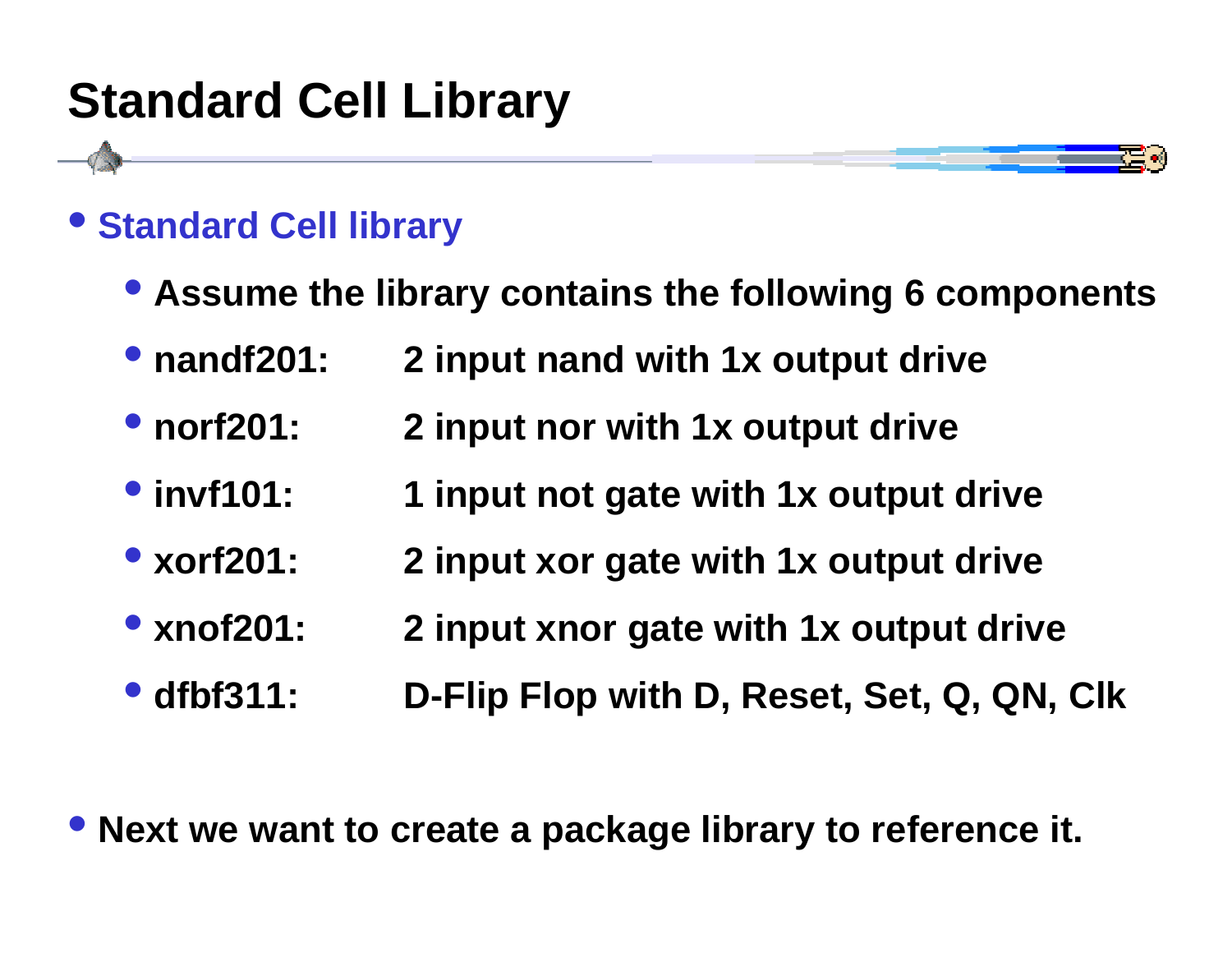# **Standard Cell: 2 input NAND output drive 1X**

**LIBRARY IEEE; LIBRARY IEEE; USE IEEE.STD\_LOGIC\_VECTOR; USE IEEE.STD\_LOGIC\_VECTOR;**

```
ENTITY nandf201 ISENTITY nandf201 IS GENERIC(Tdelay: TIME:=10 ns);
 GENERIC(Tdelay: TIME:=10 ns);
 PORT(A1, B1: IN std_logic;
 PORT(A1, B1: IN std_logic;
             F1: OUT std_logic
F1: OUT std_logic
              );
 );
END ;
END ;
```
**ARCHITECTURE nandf201\_arch OF nandf201 IS ARCHITECTURE nandf201\_arch OF nandf201 IS BEGINBEGIN**

```
F1 <= ( A1 NAND B1 ) after Tdelay;
F1 <= ( A1 NAND B1 ) after Tdelay;
```
**END; END;**

**CONFIGURATION nandf201\_cfg OF nandf201 IS CONFIGURATION nandf201\_cfg OF nandf201 IS FOR nandf201\_arch FOR nandf201\_arch END FOR; END FOR; END; END;**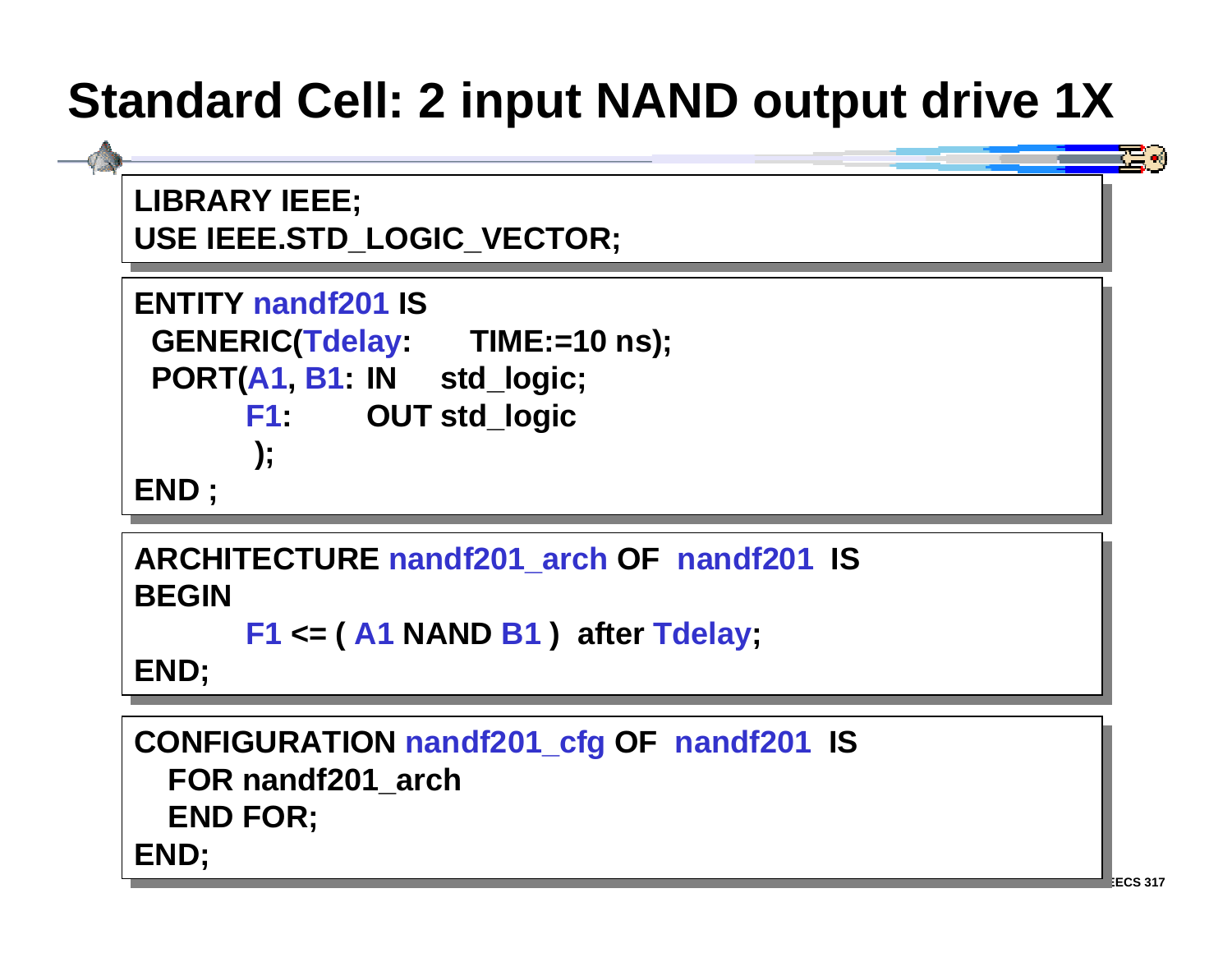## **Standard Cell Package**

**LIBRARY IEEE; LIBRARY IEEE; USE IEEE.STD\_LOGIC\_VECTOR.ALL; USE IEEE.STD\_LOGIC\_VECTOR.ALL;**

```
PACKAGE STDLIB1 ISPACKAGE STDLIB1 IS
```

```
 COMPONENT nandf201 IS COMPONENT nandf201 IS GENERIC(Tdelay: TIME:=5 ns);
 GENERIC(Tdelay: TIME:=5 ns);
 PORT(A1, B1: IN std_logic; F1: OUT std_logic);
 PORT(A1, B1: IN std_logic; F1: OUT std_logic);
 END COMPONENT;
 END COMPONENT;
```

```
 COMPONENT norf201 IS COMPONENT norf201 IS GENERIC(Tdelay: TIME:=5 ns);
 GENERIC(Tdelay: TIME:=5 ns);
 PORT(A1, B1: IN std_logic; F1: OUT std_logic);
 PORT(A1, B1: IN std_logic; F1: OUT std_logic);
 END COMPONENT;
 END COMPONENT;
```
**. . .**

**END; END;**

```
PACKAGE BODY STDLIB1 ISPACKAGE BODY STDLIB1 IS
```
**END; END;**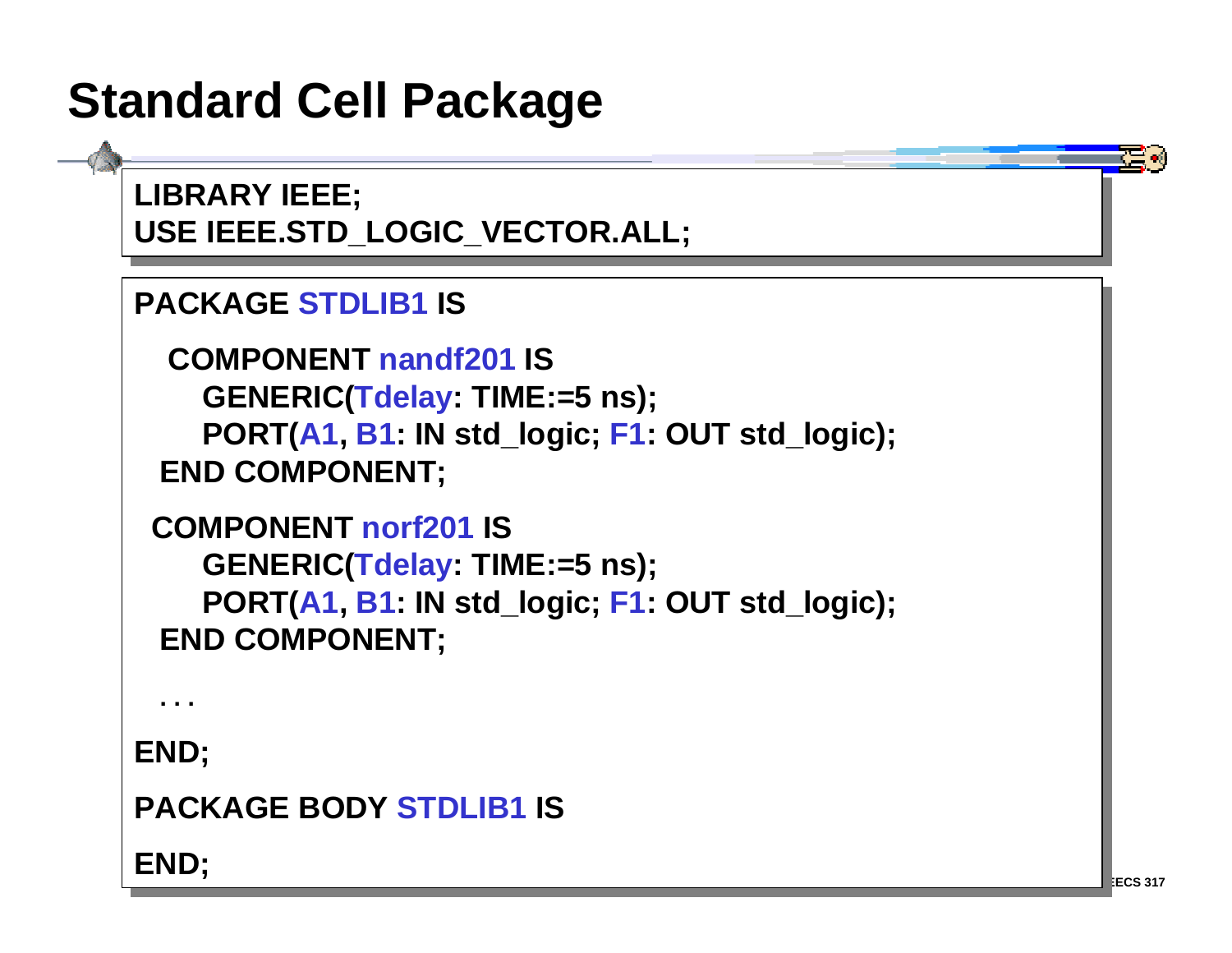# **Full Adder: Architecture**



```
ARCHITECTURE full_adder_arch_1 OF full_adder IS
ARCHITECTURE full_adder_arch_1 OF full_adder IS
 SIGNAL xy: std_logic;
 SIGNAL xy: std_logic;
BEGINBEGIN -- Note: "Sum <= ( ( x XOR y ) XOR z );"
 -- Note: "Sum <= ( ( 
x XOR y 
) XOR z );"
 xor1: xor201 port map(x, y, xy);
 xor1: xor201 port map(
x, 
y, xy);
 xor2: xor201 port map(xy, z, Sum);
 xor2: xor201 port map(xy, 
z, Sum);
END;
END;
 …
```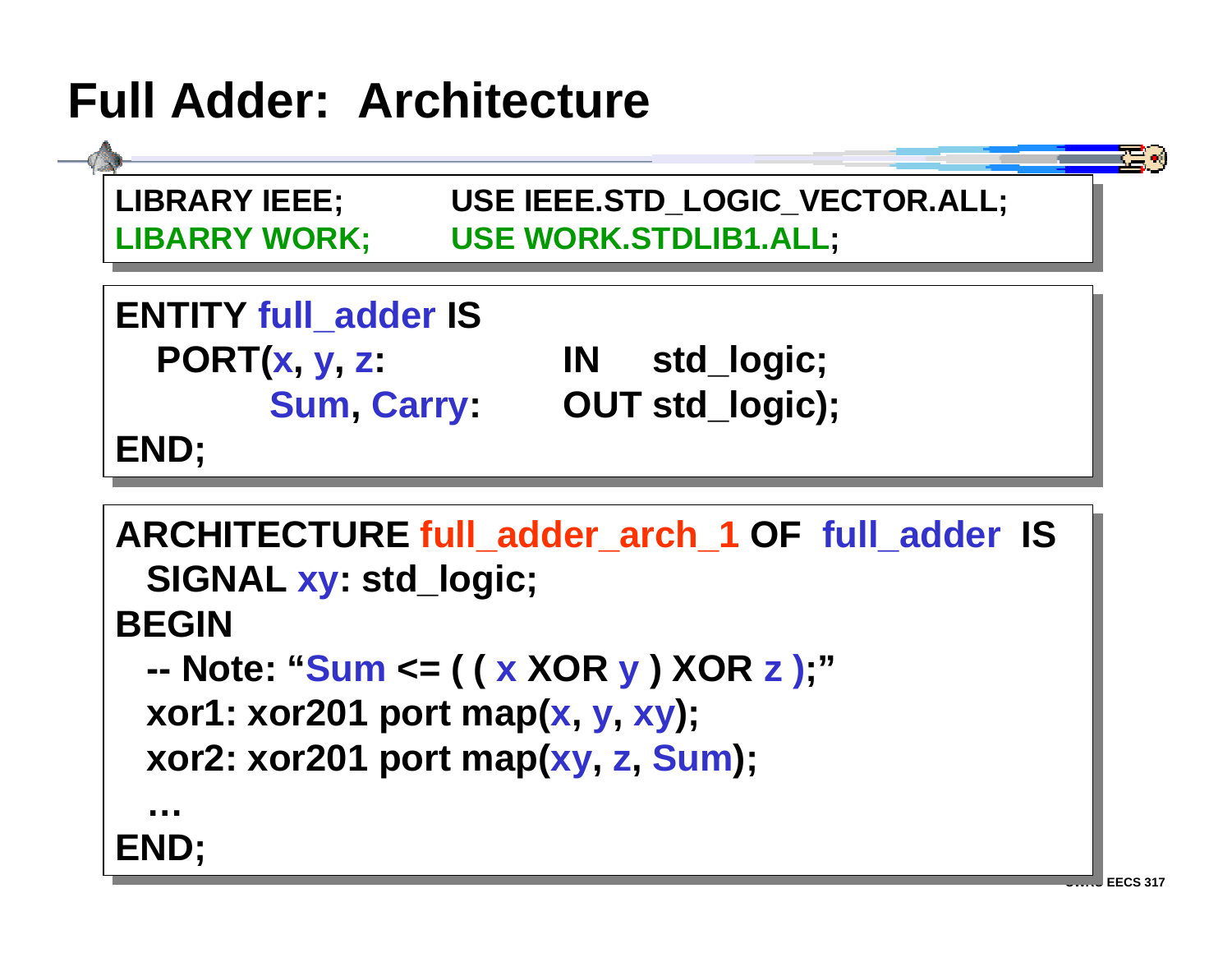## **Nandf201: traditional testbench**

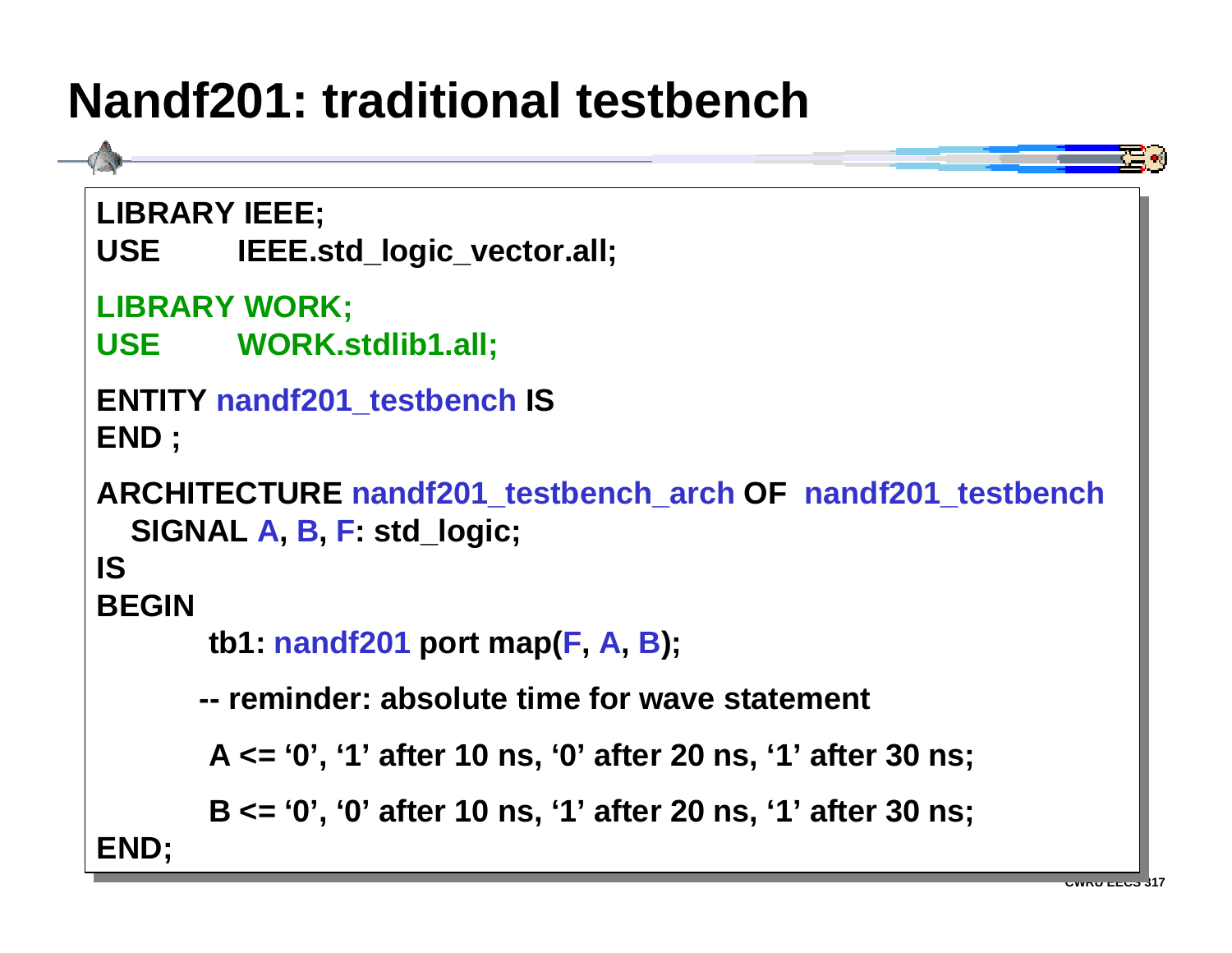#### **Nandf201: text io test bench**

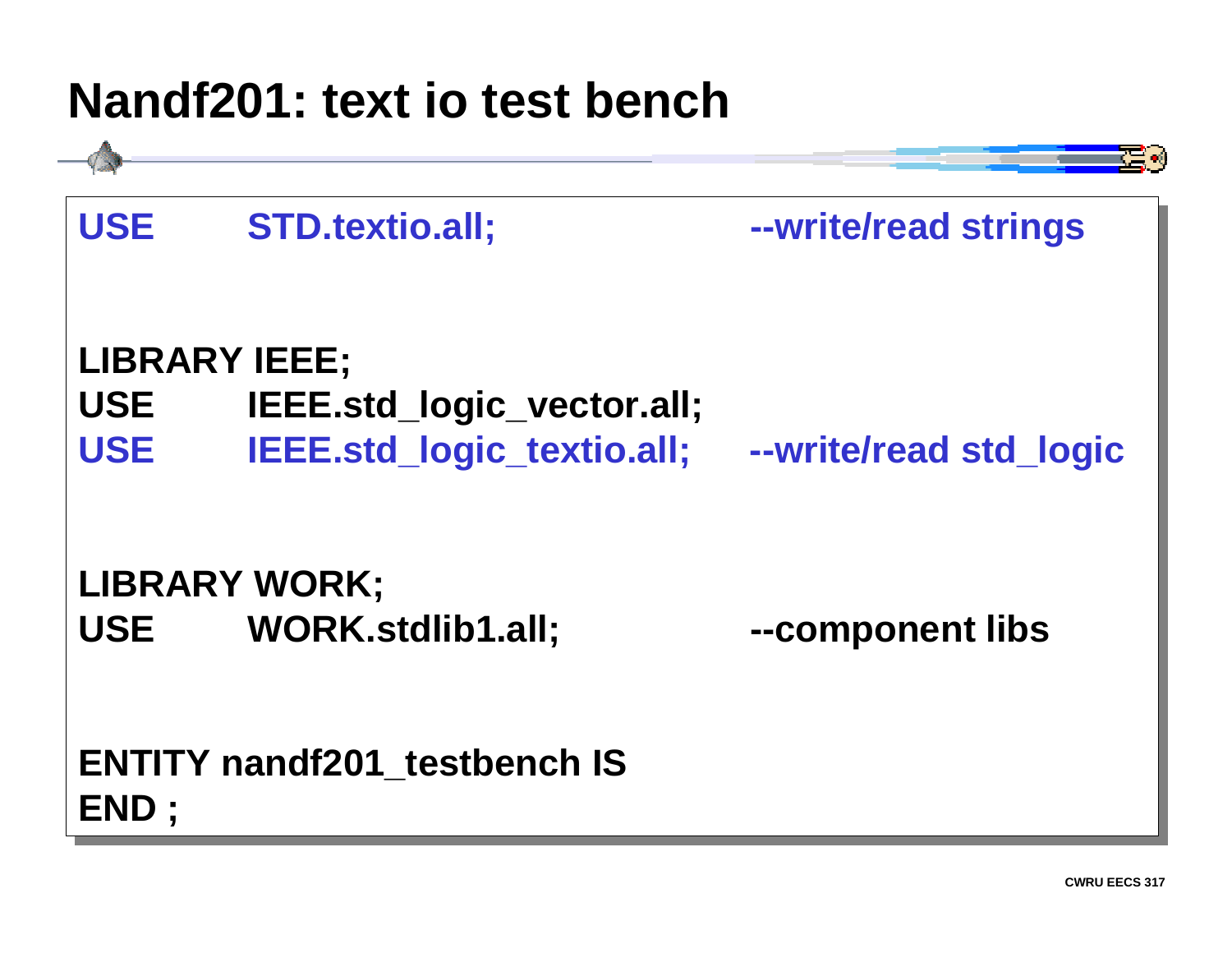#### **Nandf201: text io test bench**

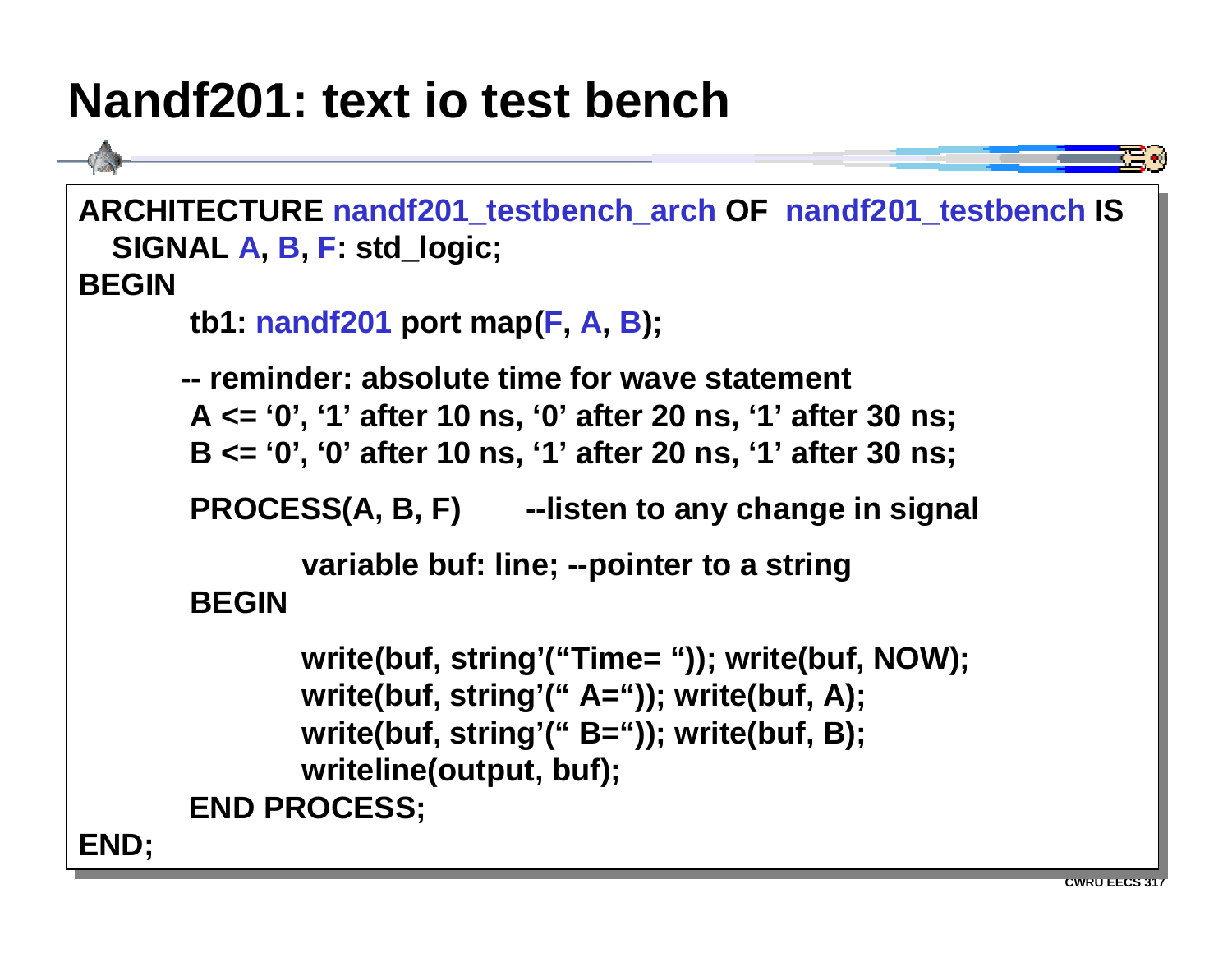# **Nandf201: sample output text io test bench**

• **PROCESS(A, B, F) means that every time there is a** • **PROCESS(A, B, F) means that every time there is a change in signals A, B, of F: this process will be called change in signals A, B, of F: this process will be called**

• **This is called a sensitivity list because is listening in on all** • **This is called a sensitivity list because is listening in on all signals declared in the list signals declared in the list**

**CWRU EECS 317**

**vhdlan -NOEVENT stdlib1.vhdvhdlan -NOEVENT stdlib1.vhdvhdlan -NOEVENT nandf201\_testbench.vhd vhdlan -NOEVENT nandf201\_testbench.vhd vhdlsim nandf201\_testbench\_cfg vhdlsim nandf201\_testbench\_cfg**

**#run#run**

```
Time=0 NS F=U A=U B=UTime=0 NS F=U A=U B=U Time=0 NS F=U A=0 B=0 Time=0 NS F=U A=0 B=0Time=10 NS F=1 A=1 B=0Time=10 NS F=1 A=1 B=0Time=20 NS F=1 A=0 B=1Time=20 NS F=1 A=0 B=1Time=30 NS F=1 A=1 B=1Time=30 NS F=1 A=1 B=1Time=40 NS F=0 A=1 B=1Time=40 NS F=0 A=1 B=1
```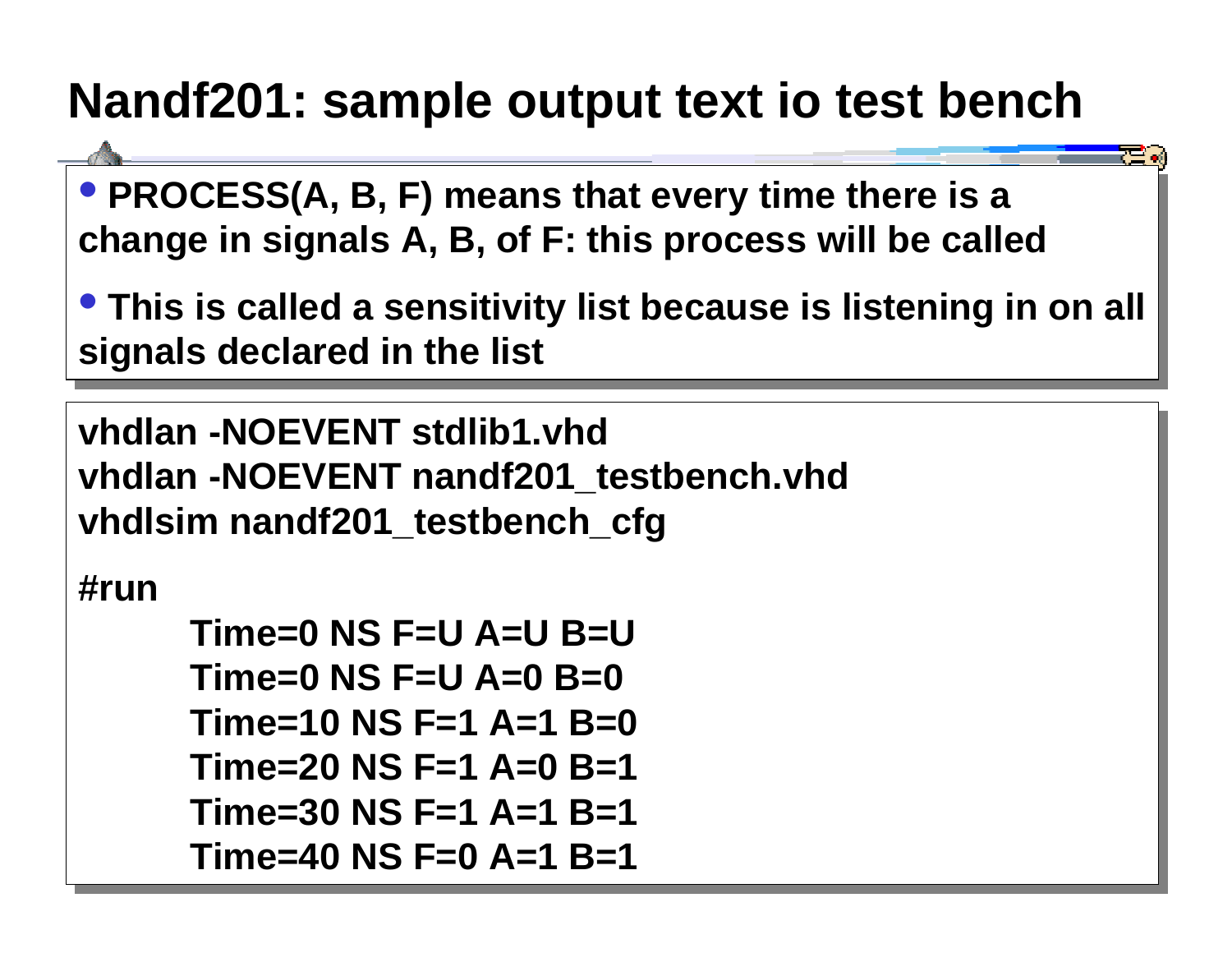#### **Nandf201: process wave function**

```
The absolute time wave function:The absolute time wave function:A <= '0', '1' after 10 ns, '0' after 20 ns;
A <= '0', '1' after 10 ns, '0' after 20 ns;
               B <= '0', '0' after 10 ns, '1' after 20 ns;
B <= '0', '0' after 10 ns, '1' after 20 ns;
Can be re-written using relative time:
Can be re-written using relative time:
               PROCESSPROCESSVARIABLE buf: LINE;
VARIABLE buf: LINE;
               BEGINBEGINA <= '0'; B<='0';
A <= '0'; B<='0';
                               write(buf, string'("Time= ")); write(buf, NOW);
write(buf, string'("Time= ")); write(buf, NOW);
                               write(buf, string'(" A=")); write(buf, A);
write(buf, string'(" A=")); write(buf, A);
                               write(buf, string'(" B=")); write(buf, B);
write(buf, string'(" B=")); write(buf, B);
                               writeline(output, buf);
writeline(output, buf);
                               wait for 10 ns;
wait for 10 ns;
                               A <= '1'; B<='0'; --followed by more write statements
A <= '1'; B<='0'; --followed by more write statements
                               wait for 10 ns;
wait for 10 ns;
                               A <= '0'; B<='1'; --followed by more write statements
A <= '0'; B<='1'; --followed by more write statements
                               wait for 10 ns;
wait for 10 ns;
                END PROCESS;
 END PROCESS;
```
**CWRU EECS** 3177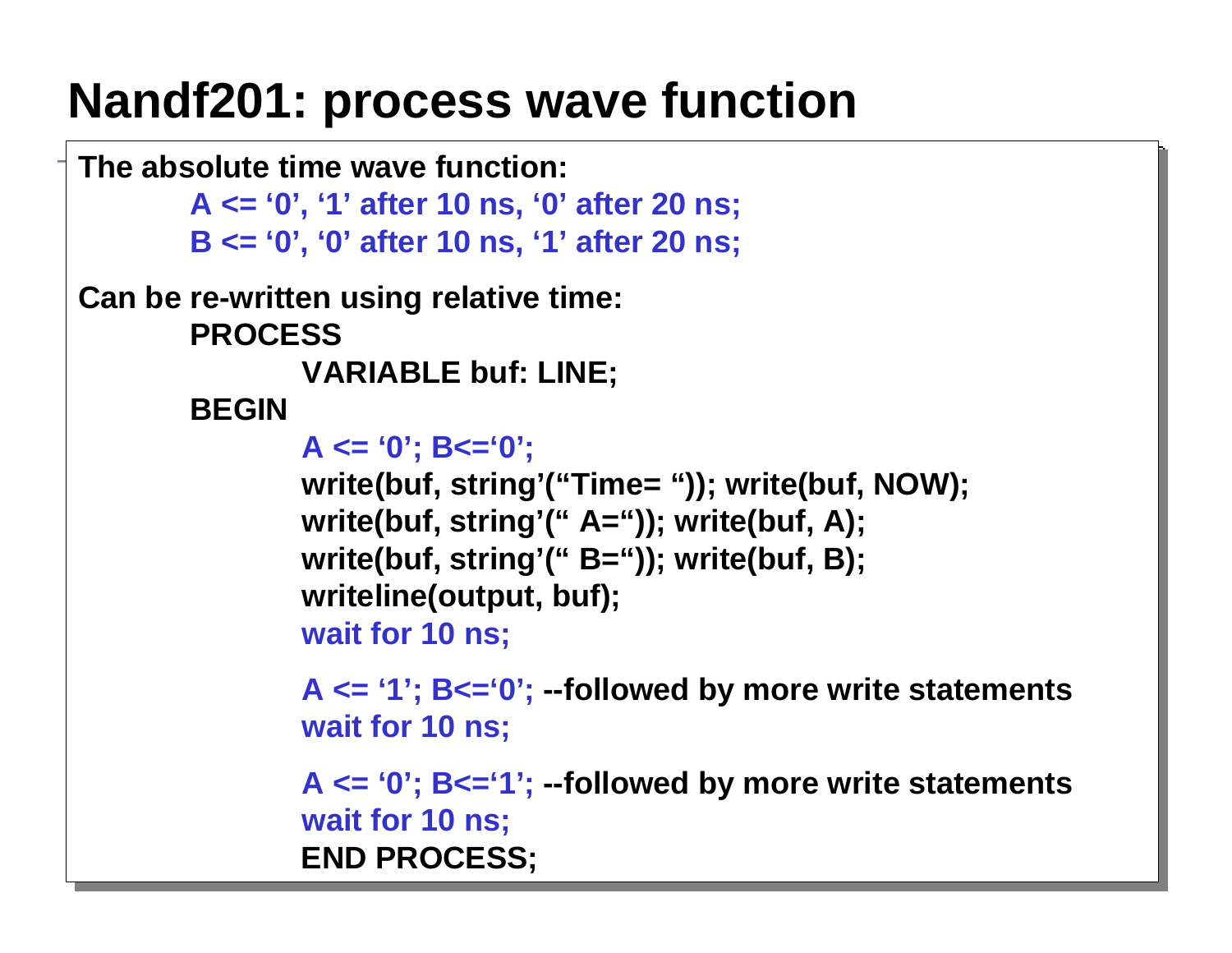#### **Nandf201: VARIABLE test bench time**



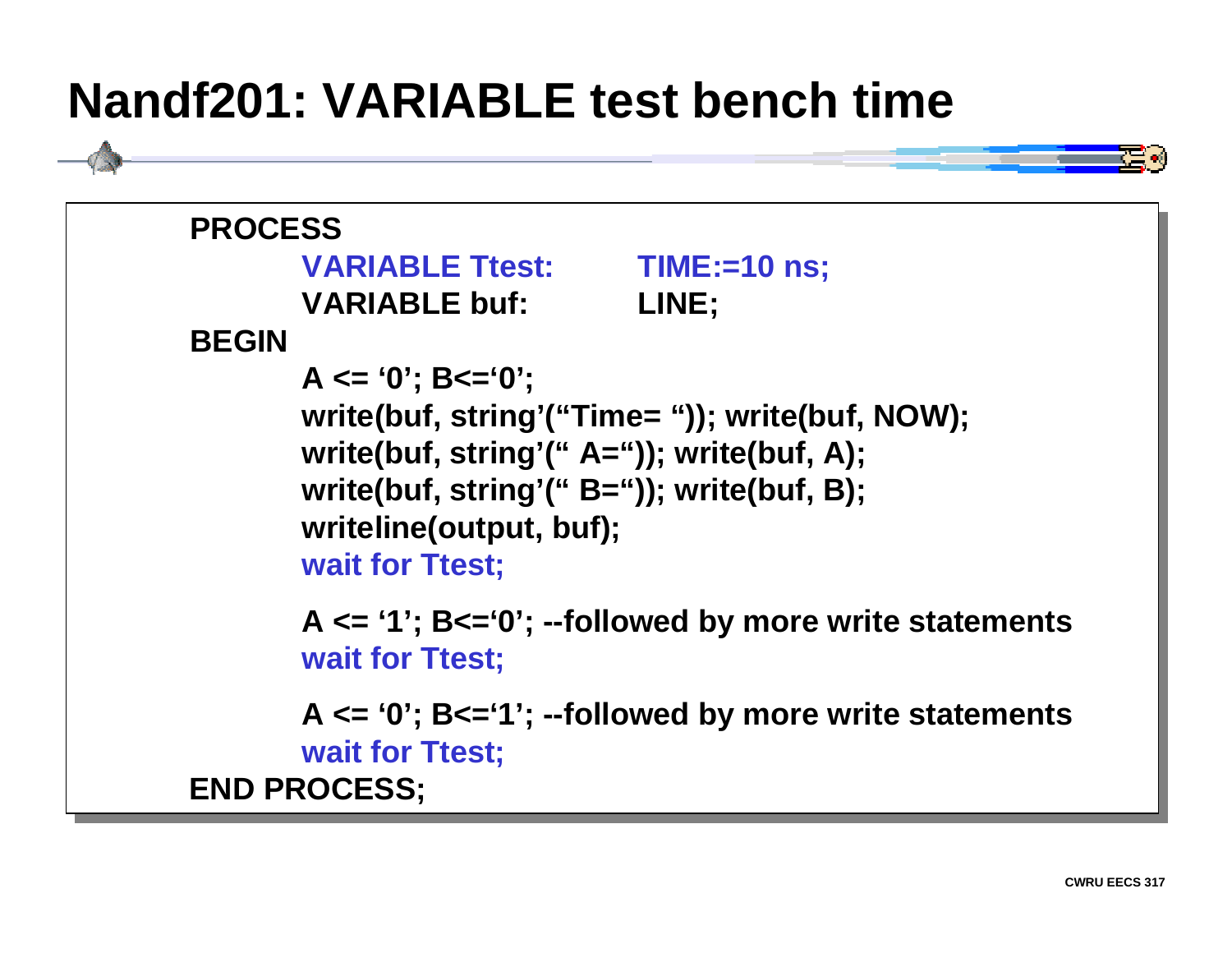# **Nandf201: testbench which compares result**

```
ARCHITECTURE nandf201_testbench_arch OF nandf201_testbench IS
ARCHITECTURE nandf201_testbench_arch OF nandf201_testbench IS
  SIGNAL A, B, F: std_logic;
SIGNAL 
A, B, F: std_logic;
BEGINBEGINtb1: nandf201 port map(F, A, B);
tb1: nandf201 port map(
F, A, B);
               PROCESSPROCESSBEGINBEGINA <= '0'; B<='0';
A <= '0'; B<='0';
                              write(buf, string'("Time= ")); write(buf, NOW);
write(buf, string'("Time= ")); write(buf, NOW);
                              write(buf, string'(" A=")); write(buf, A);
write(buf, string'(" A=")); write(buf, A);
                              write(buf, string'(" B=")); write(buf, B);
write(buf, string'(" B=")); write(buf, B);
                              writeline(output, buf);
writeline(output, buf);
                              wait for 10 ns;
wait for 10 ns;
                               if F/='0' then --not equal to
if F/='0' then --not equal to
                                              write(buf, string'("test #1 failed"));
write(buf, string'("test #1 failed"));
                                              writeline(output, buf);
writeline(output, buf);
                              end if;
end if;
                              wait; --always add a final wait for test benches--
wait; --always add a final wait for test benches--
               END PROCESS;
END PROCESS;...
```